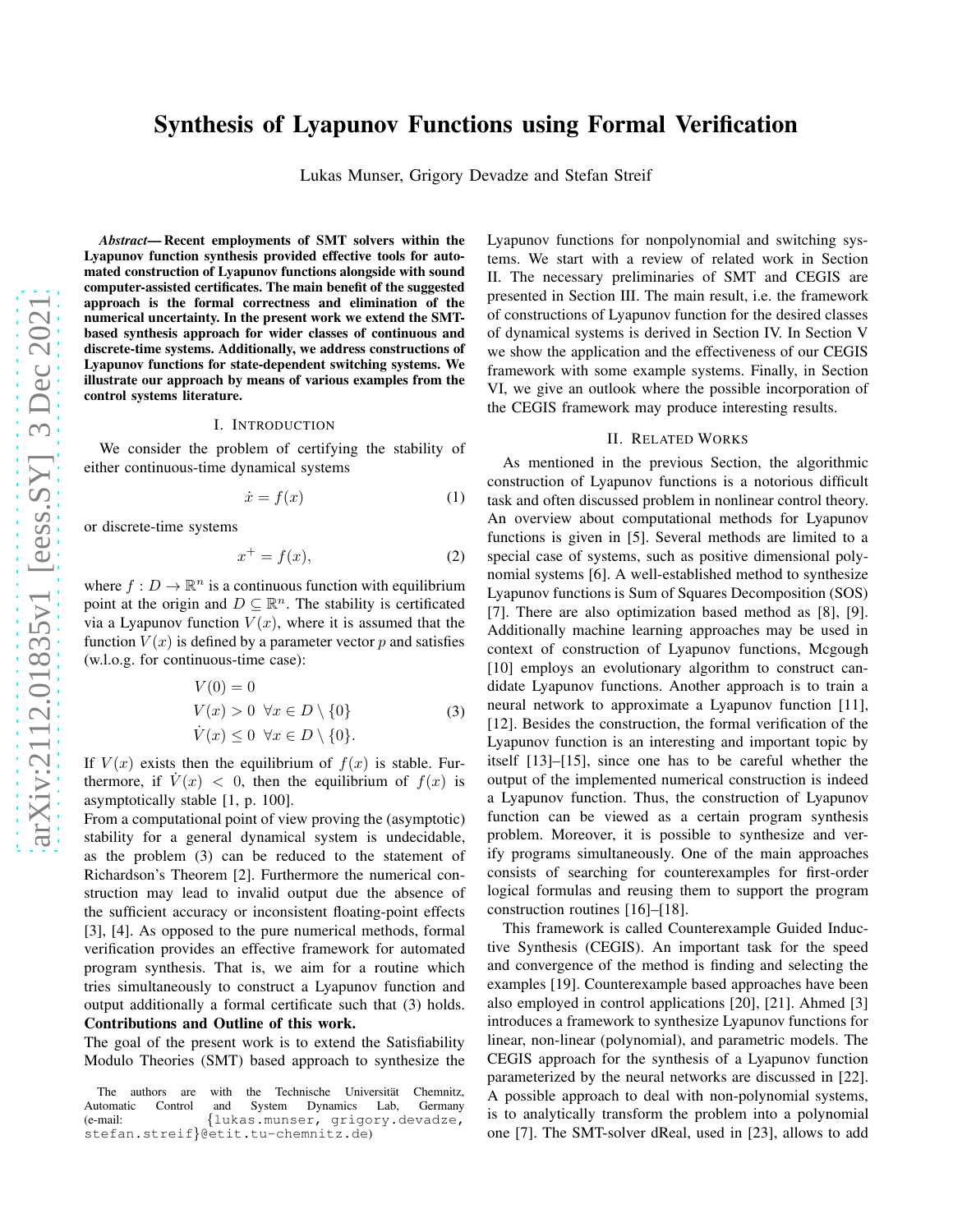a numerical error bound specified by the user, to handle such functions [24]. In [25] a non-polynomial is formulated by an uncertain polynomial system with parameter ranges obtained from the truncated Taylor expansion and a parameterizable remainder. Construction for nonpolynomial systems may often result in time out of CEGIS procedure [21]. Therefore one needs to be cautious in choosing the required approximation structures.

#### III. PRELIMINARIES

#### *A. Satisfiability modulo theories using Z3*

SMT generalize Boolean satisfiability by adding equality reasoning, arithmetic, fixed-size bit-vectors, arrays, quantifiers, and other useful first-order theories [26]. In this work the SMT-Solver Z3 [27] is used which tries to verify whether a given first-order formula is satisfiable (sat) or unsat otherwise.

For an easy example consider the following inequality system:

$$
x_1^2 + x_2^2 \le 1, \ x_1 + x_2 = 1. \tag{4}
$$

The implementation using Z3Py, an interface for Z3 in Python, results in:

x1,x2 = Reals('x1 x2') s = Solver() s.add(x1\*\*2+x2\*\*2<=1, x1+x2==1) print(s.check())

In this case Z3 returns sat, since the inequalities are satisfiable. print(s.model()) returns a possible solution, here  $[x2 = 1/2, x1 = 1/2]$ . If the second formula is changed to  $x1+x2 == 2$ , Z3 would return unsat, since obviously no solution for this particular inequality system exists.

## *B. Counterexample Guided Synthesis Using Z3*

Counterexample Guided Synthesis (CEGIS) is an iterative algorithm in which two phases, the verification phase and the learner phase, are performed alternately. In the verification phase the properties program (a Lyapunov function in our case) are checked. If the desired properties are not fulfilled and a counterexample is found, this counterexample is passed to the learner phase. In the learner phase, a new candidate is generated, which has to fulfill all previous counterexamples. This procedure repeats until no more counterexamples can be found. The learner-verifier framework is illustrated in Fig. 1. In the following, we investigate how CEGIS can be used to



Fig. 1. Counterexample based synthesis of a Lyapunov function.

construct Lyapunov functions and thus formally prove the stability of the dynamical system.

Input preparation – The candidate Lyapunov function  $V(x)$  is parameterized by a parameter vector p. To verify the conditions (3) one calculates  $V(x)$  as

$$
\dot{V}(x) = \nabla V \cdot f(x) = \begin{pmatrix} \frac{\partial V(x)}{\partial x_1} f_1(x) \\ \vdots \\ \frac{\partial V(x)}{\partial x_n} f_n(x) \end{pmatrix} .
$$
 (5)

An initial parameter vector  $p$  is selected randomly and passed to the verifier.

Verifier – A counterexample for the candidate Lyapunov function  $V(x)$  does not satisfy (3). If asymptotic stability is to be proved, correspondingly  $V(x) < 0$  must not hold. Consequently, the following system of inequalities must be solved.

$$
V(x) < 0 \lor \dot{V}(x) \ge 0, \, x \in D \setminus \{0\} \tag{6}
$$

The system of such inequalities can be implemented in Z3 as follows.

verifier = Solver() verifier.add(Or(V<=0,V dot>=0)) verifier.check()

The set  $D$  and the separate consideration of the equilibrium is implemented by additional boundaries (e.g. verifier.add( $x < 2$ ,  $x != 0$ ). If no solution exists, the output of the verifier.check() is unsat. That is, no counterexample exists and the candidate function satisfies (3) and thus is a Lyapunov function for the system  $f(x)$ . If the system is satisfied, the output of the verifier is sat, verifier.model() gives a counterexample  $x_{ce}$  for the candidate function. This counterexample is passed to the learner as an additional inequality constraint.

Learner – The counterexamples from the verifier are added to the existing set of examples  $X_{ce}$ . Thus,  $m = |X_{ce}|$ counterexamples result into following  $2m$  inequalities:

$$
V(x_{\text{ce }i}) > 0, \dot{V}(x_{\text{ce }i}) < 0, \ i = 1, \dots, m. \tag{7}
$$

This is implemented and verified in Z3:

learner = Solver() learner.add(V>0,V dot<0) learner.check()

If the inequality system has no solution, the output of the check is unsat and no Lyapunov function with the given structure exists. If the output of the check is sat, learner.model() gives a new parameter vector  $p$  for a new candidate function. It should be noted that due to the undecidable nature of the problem, the algorithm does not necessarily terminate and the number of necessary iterations even may depend on the initial parameters as it will be shown later. The algorithm is summarized in Fig. 2.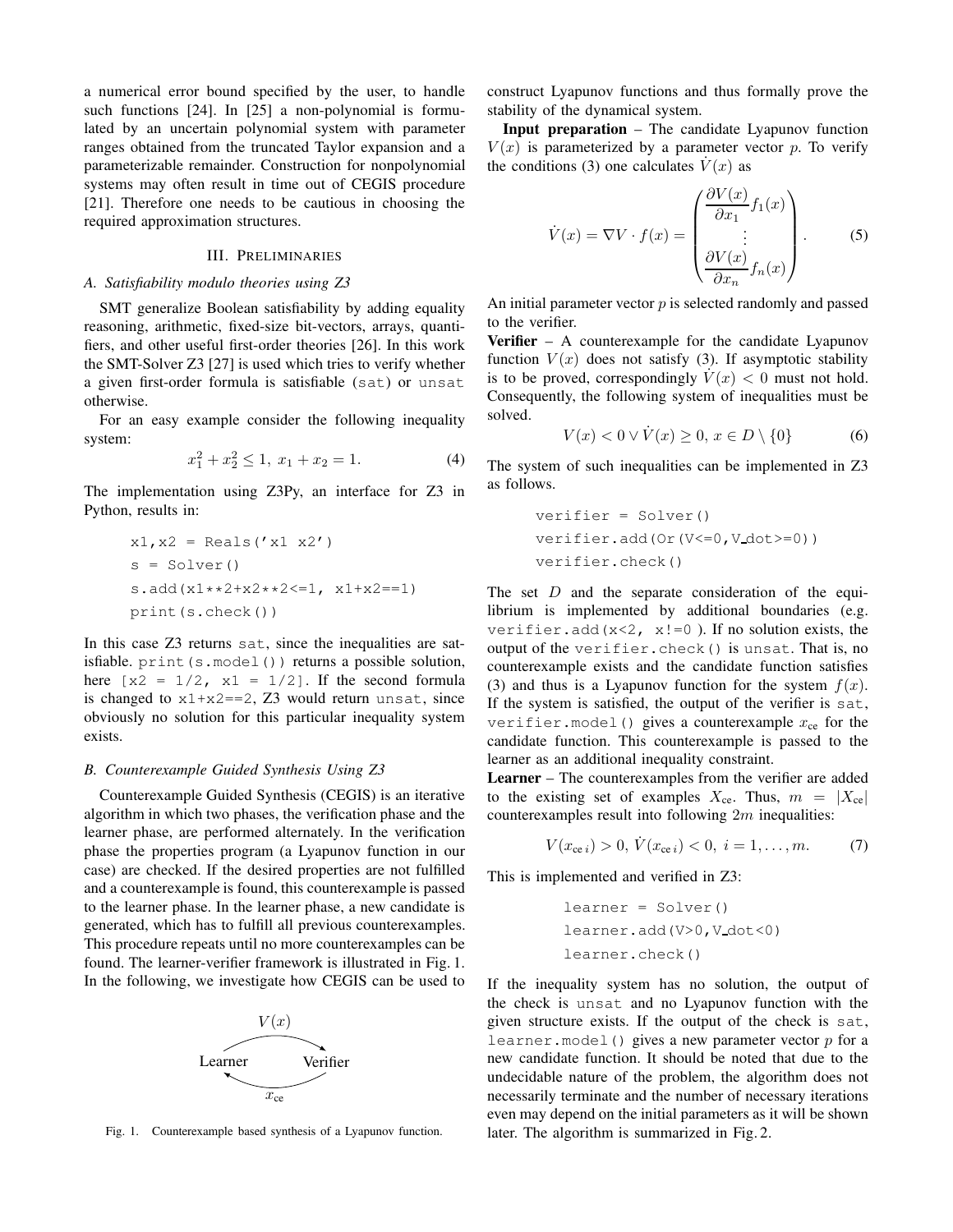

Fig. 2. Algorithm counterexample based synthesis of a Lyapunov function.

#### IV. MAIN RESULT

In this section we present the framework of construction of Lyapunov functions for certain chosen classes of dynamical systems.

#### *A. Constructions for Nonpolynomial Systems*

 $\overline{\phantom{a}}$  $\overline{\phantom{a}}$  $\overline{\phantom{a}}$  $\overline{\phantom{a}}$  $\mid$ 

In order to handle nonpolynomial dynamical systems in Z3, we may try to approximate these by some polynomial series and bound the estimation error. We include the resulted error bound to the inequality system to verify the original problem. For instance, consider the exponential function, which can be approximated by the following Taylor series:

$$
\exp(x) := \sum_{n=0}^{N} \frac{x^n}{n!} + \sum_{n=N+1}^{\infty} \frac{x^n}{n!}.
$$
 (8)

For a constrained state space  $|x| \leq 1 + \frac{N}{2}$ , the remainder term  $|\varepsilon(x)|$  is bounded by

$$
\sum_{n=N+1}^{\infty} \frac{x^n}{n!} \bigg| = |\varepsilon(x)| \le 2 \frac{|x|^{N+1}}{(N+1)!}.
$$
 (9)

The order of the Taylor series  $N$  must satisfy at least  $|x| \leq 1 + \frac{N}{2}\forall x \in D$  such that (9) is valid. The exponential function is replaced with the corresponding Taylor series and the additional variable  $\varepsilon$ 

$$
\exp(x) := \sum_{n=0}^{N} \frac{x^n}{n!} + \varepsilon(x). \tag{10}
$$

The constraint (9) is added to the verifier's inequality system. The search space for the counterexamples includes now also all possible values for  $\varepsilon_{ce}$ . Thus, the resulting counterexamples  $x_{ce i}$  with the approximation error  $\varepsilon_{ce i}$  are then inserted into the learner's inequality system. Since the deviation of the approximation is bounded, the Lyapunov function is also verified for the original system. However, it may be necessary to increase the order  $N$  of the polynomial series and tighten the approximation error.

# *B. Switching Systems*

Given a state-dependent switching system

$$
\dot{x} = \begin{cases} f_1(x) & \text{if } x \in D_1 \\ f_2(x) & \text{if } x \in D_2 \\ \cdots \end{cases}
$$
 (11)

where  $D_i$  are nonoverlapping subsets of  $D \subseteq \mathbb{R}^n$ . For the stability analysis it can be exploited that the properties of each subsystem  $f_i$  are of concern only in the regions where this system is active  $D_i$ .  $V(x)$  has to satisfy (3) in all subsets independently to verify the stability of the whole switched system [28]. To handle such switching systems the algorithm must be adjusted. For each region  $D_i$  (3) must be verified, where  $\dot{V}(x)$  is calculated separately in each case. Only if the candidate function can be verified for every subset, a single Lyapunov function for the whole switching system is found.

#### *C. Discrete-Time Systems*

We adapt the CEGIS-framework for reasoning on discretetime systems. Given a n-dimensional discrete autonomous dynamical system

$$
x_{k+1} = f(x_k) \tag{12}
$$

with  $x = 0$  be an equilibrium and  $x \in D \subseteq \mathbb{R}^n$ . If there exists a function  $V(x)$  satisfying

$$
V(0) = 0
$$
  
\n
$$
V(x) > 0 \quad \forall x \in D \setminus \{0\}
$$
  
\n
$$
V(f(x)) - V(x) \le 0 \quad \forall x \in D \setminus \{0\},
$$

then the equilibrium  $x = 0$  is stable. Furthermore, if  $V(f(x)) - V(x) < 0$ , the equilibrium  $x = 0$  is asymptotically stable.

Accordingly, in the algorithm the calculation of  $V(x)$  is replaced by  $V(f(x)) - V(x)$ . Additional, for discrete-time systems also a Lyapunov function with absolute value is possible. The absolute value can be represented as a ifcondition in the solver Z3.

#### V. EXAMPLES

In this section we illustrate the presented approach on several examples of dynamical systems and discuss the performance and limitations of the CEGIS procedure.

## *A. Simple numerical system*

Consider the system

$$
\begin{aligned}\n\dot{x}_1 &= x_2\\ \n\dot{x}_2 &= -x_1 - x_2\n\end{aligned} \tag{13}
$$

with  $D = \mathbb{R}$ . Assume a quadratic Lyapunov function  $V(x) =$  $p_1x_1^2 + p_2x_2^2$  then,

$$
\dot{V}(x) = \nabla V \cdot f(x) = 2p_1x_1x_2 + 2p_2x_2(-x_1 - x_2). \tag{14}
$$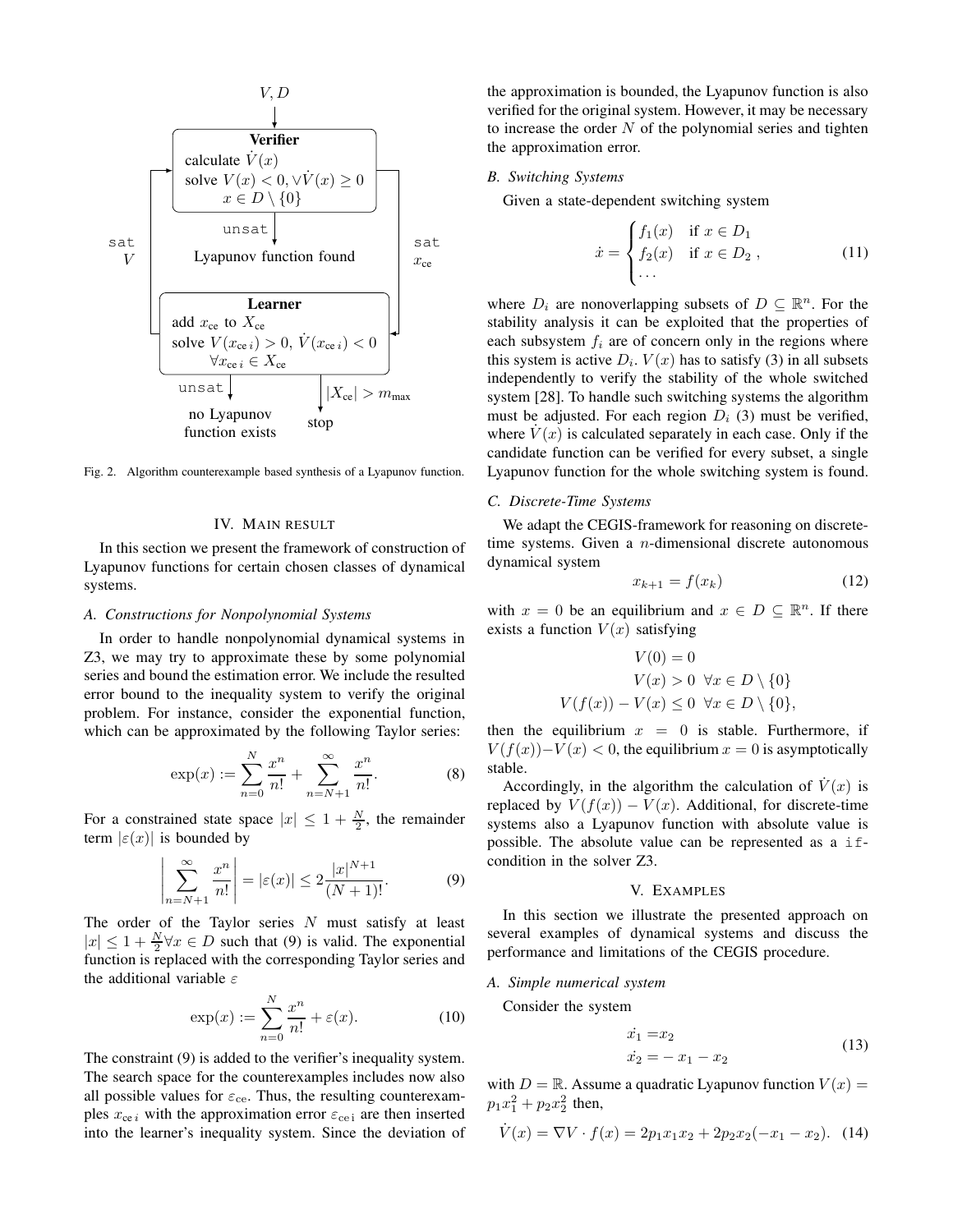Choosing an initial parameter vector  $p = [0, 0]$  the learner returns the counterexample  $x_{ce} = [1, -1]$ . Thus the learner determines a candidate Lyapunov function  $V(x) = \frac{1}{4}x_1^2 +$  $\frac{1}{4}x_2^2$ , which is verified by Z3. If other initial parameters are chosen, the performance of the algorithm changes as well: with an initial  $p = [-1, 1/2]$  two iterations are needed to find the Lyapunov function  $V(x) = \frac{1}{2}x_1^2 + \frac{1}{2}x_2^2$ . With  $p = [-1, 1]$ no Lyapunov function can be found even after 100 iterations.

## *B. Continuous Nonpolynomial Scalar System*

Consider the system

$$
\dot{x} = f(x) = x^2 - \exp(x) + 1 \tag{15}
$$

with  $D = \{x : x \in [-2,2]\}.$  We assume a quadratic candidate Lyapunov function  $V(x) = px^2$  and calculate

$$
\dot{V}(x) = \nabla V \cdot f(x) = 2px(x^2 - \exp(x) + 1). \tag{16}
$$

The exponential function is replaced by the following polynomial series and an approximation error  $\varepsilon$ .

$$
\dot{V}(x) = 2px(x^2 + 1 - \sum_{n=0}^{N} \frac{x^n}{n!} - \varepsilon(x))
$$
 (17)

The approximation error  $\varepsilon$  is bounded as shown in (10). That is, the convergence is valid for all  $x \in [-2, 2]$  and the order of the Taylor series must be at least 2. For  $N = 2$  and a initial  $p = -1$  the algorithm finds the counterexamples  $x_{\rm ce} = 1, \varepsilon_{\rm ce} = 0$  and  $x_{\rm ce} = \frac{3}{2}, \varepsilon_{\rm ce} = 1$ . There is no solution for the resulting inequality system (7), the learner results unsat. So there is no quadratic Lyapunov function for this approximation. However, this does not mean that none exists for the original system. If you increase the order of the Taylor series  $N = 3$  and choose an initial  $p = -1$  the algorithm returns a Lyapunov function  $V = x^2$ . Because of the constraints on the error, this is also a Lyapunov function for the original problem.

## *C. Multidimensional System with Trigonometric Function*

Consider the system

$$
\begin{aligned}\n\dot{x}_1 &= -x_1^3 + x_2\\ \n\dot{x}_2 &= -\sin(x_1) - x_2\n\end{aligned} \tag{18}
$$

with  $D = \{x_1 : x_1 \in [-3, 3]\}.$  Assume a quadratic candidate Lyapunov function  $V(x) = p_1 x_1^2 + p_2 x_2^2$ , then

$$
\dot{V}(x) = \nabla V \cdot f(x) = 2p_1 x_1 (-x_1^3 + x_2) + 2p_2 x_2 (-\sin(x_1) - x_2)
$$
\n(19)

The sine function is replaced by the following Taylor series and an approximation error  $\varepsilon$ .

$$
\sin(x) := \sum_{n=0}^{N} (-1)^n \frac{x^{2n+1}}{(2n+1)!} + \varepsilon(x)
$$
 (20)

The approximation is bounded as follows

$$
|\varepsilon(x)| \le \frac{|x|^{N+1}}{(N+1)!}.\tag{21}
$$

With an initial  $p = [-1, 0.5]$  and  $N = 3$  the algorithm returns a Lyapunov function  $V = \frac{1}{2}x_1^2 + \frac{1}{2}x_2^2$ .

# *D. Switched System*

Consider a piecewise defined system

$$
\begin{aligned}\n\dot{x}_1 &= -x_2; & \dot{x}_2 &= 2x_1 & \text{if } x_1 x_2 \le 0 \\
\dot{x}_1 &= -2x_2; & \dot{x}_2 &= x_1 & \text{if } x_1 x_2 > 0\n\end{aligned} \tag{22}
$$

with  $D = \mathbb{R}^2$ . The algorithm is adapted as described in Section IV-B and the Lyapunov function  $V = \frac{1}{2}x_1^2 + \frac{1}{4}x_2^2$  is found. Note, V serves as a Lyapunov function only in the suitable regions. If the switching rule is changed to

$$
\begin{aligned}\n\dot{x}_1 &= -x_2; & \dot{x}_2 &= 2x_1 & \text{if } x_1 x_2 > 0 \\
\dot{x}_1 &= -2x_2; & \dot{x}_2 &= x_1 & \text{if } x_1 x_2 \le 0\n\end{aligned} \tag{23}
$$

then the Learner returns unsat and no Lyapunov function with the given structure exists. Indeed, the system is unstable as can be shown analytically.

## *E. Discrete-Time System*

Consider a discrete-time nonlinear system

$$
x_{1,k+1} = \frac{1}{2}x_{1,k} - \frac{1}{4}\arctan(x_{2,k})
$$
  
\n
$$
x_{2,k+1} = -\frac{1}{4}x_{1,k} + \frac{3}{4}x_{2,k}
$$
\n(24)

with  $D = \{x_1 : x_1 \in [-1,1]\}$ . To handle the arctan it is approximated with a Taylor series with  $N = 5$ .

$$
\arctan(x) := \sum_{n=0}^{N} (-1)^n \frac{x^{2n+1}}{(2n+1)} + \varepsilon(x) \tag{25}
$$

The Remainder is bounded as follows [29].

$$
|\varepsilon(x)| \le \frac{|x|^{2N+3}}{2(2N+3)}
$$
 (26)

Assume a candidate Lyapunov function  $V(x)$  $p_1|x_1| + p_2|x_2|$ . A Lyapunov function  $V(x) = \frac{1}{2}|x_1| + \frac{1}{2}|x_2|$ is verified.

#### VI. CONCLUSIONS AND OUTLOOK

We extended the CEGIS framework to certify the stability of a given continuous/discrete-time nonpolynomial system. We illustrated the effectiveness of the approach on several examples of dynamical systems. By synthesizing barrier certificates not only stability but also other temporal properties can be investigated, by formulating a control policy. In addition to stability analysis of dynamical systems, the CEGIS approach can also be used for automatic controller design by synthesizing a control law or a control Lyapunov function [20], [21], [25]. Moreover important barrier certificates and reachability propositions can be addressed formally using Z3 and CEGIS framework [30], [31]. Such a framework is especially useful for approaches where the controller needs to be automatically adjusted online, as in an adaptive control approach. In particular, an interesting application of CEGISframework arises in the stability analysis of adaptive dynamic programming schemes, where one has to guarantee that the desired critic parameters force the positive definiteness of the so-called Q-function approximations at each time step of the